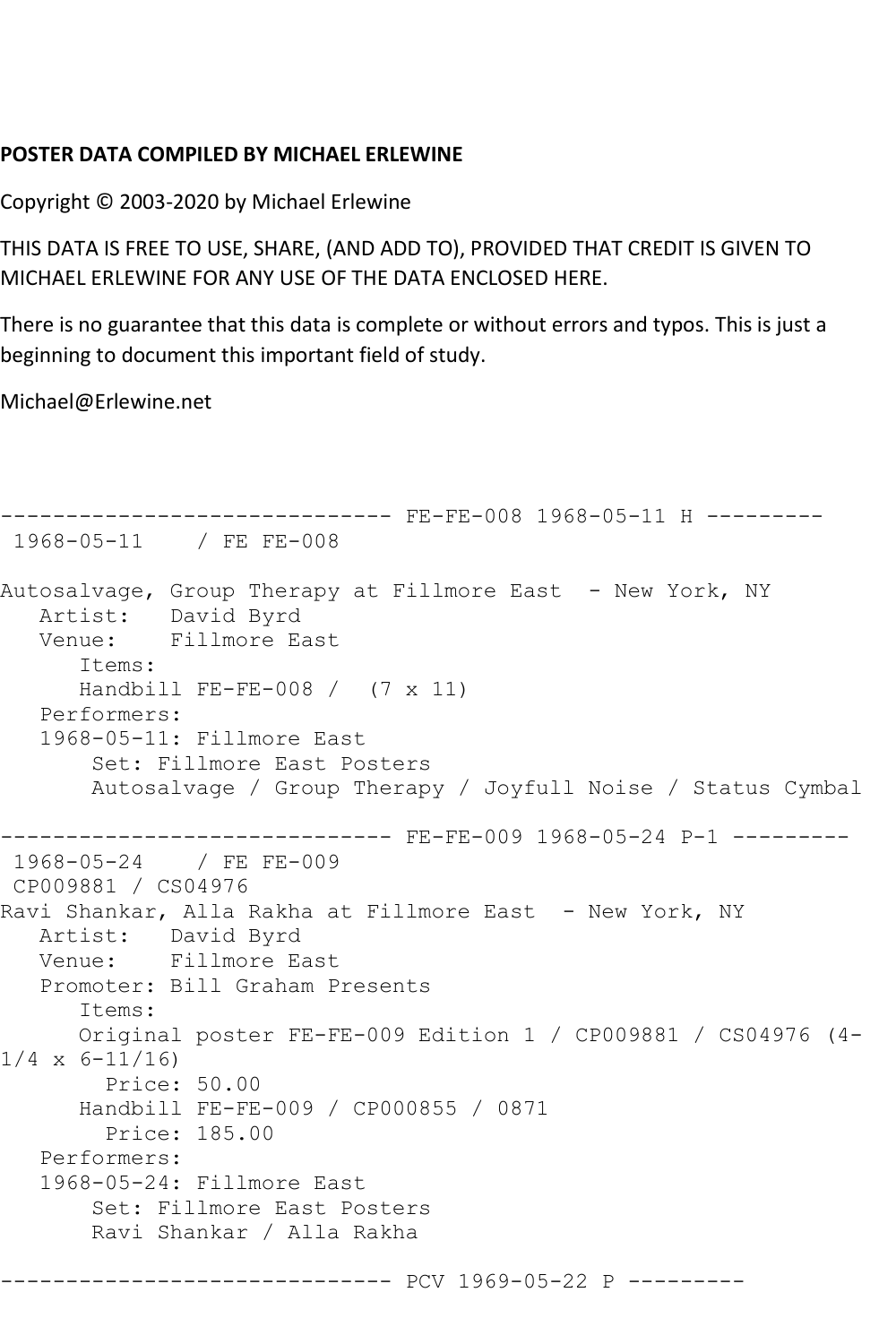1969-05-22 / PCV

```
Jimi Hendrix at Pacific Coliseum - Vancouver, BC
   Notes: Cancelled show.
   Artist: David Byrd
   Venue: Pacific Coliseum
       Items:
       Original poster PCV Edition 1 / (14 x 22)
         Price: 475.00
      Handbill PCV / 
         Description: B&W (4-3/8 x 6-5/8)
         Price: 475.00
   Performers:
   1969-05-22: Pacific Coliseum
        Jimi Hendrix
                 ------------ -3.002 1969-08-15 P-1 ---------
1969-08-15 / 3.002
CP007040 / CP02290
Woodstock Poster (not used): Joan Baez, Arlo Guthrie at Wallkill, NY
   Notes: This item appears in the Art of Rock book, plate no. 3.002
   Private Notes: AOR-3.002 * A-/B+ 150@
      Event: An Aquarian Exposition
   Artist: David Byrd
   Promoter: Woodstock Music
       Items:
       Original poster -3.002 Edition 1 / CP007040 / CP02290 (13-1/2 
x \ 20 - 1/2 AORPlate: 3.002 
        Price: 200.00
      Handbill -3.002 Edition 1 / 
        AORPlate: 3.002 
        Price: 15.00
        -3.002 / CP001589 / 1610
         AORPlate: 3.002 
   Performers:
   1969-08-15 1969-08-17: Joan Baez / Arlo Guthrie / Tim Hardin / 
Richie Havens / Incredible String Band / Ravi Shankar / Sly and the 
Family Stone / Bert Sommers / Sweetwater
                       ------- FE-FE-010 2.094 1969-10-20 P-1 ------
---
1969-10-20 / FE FE-010 2.094
CP009953 / CS05048
Who at Fillmore East - New York, NY
   Notes: This item appears in the Art of Rock book, plate no. 2.094
```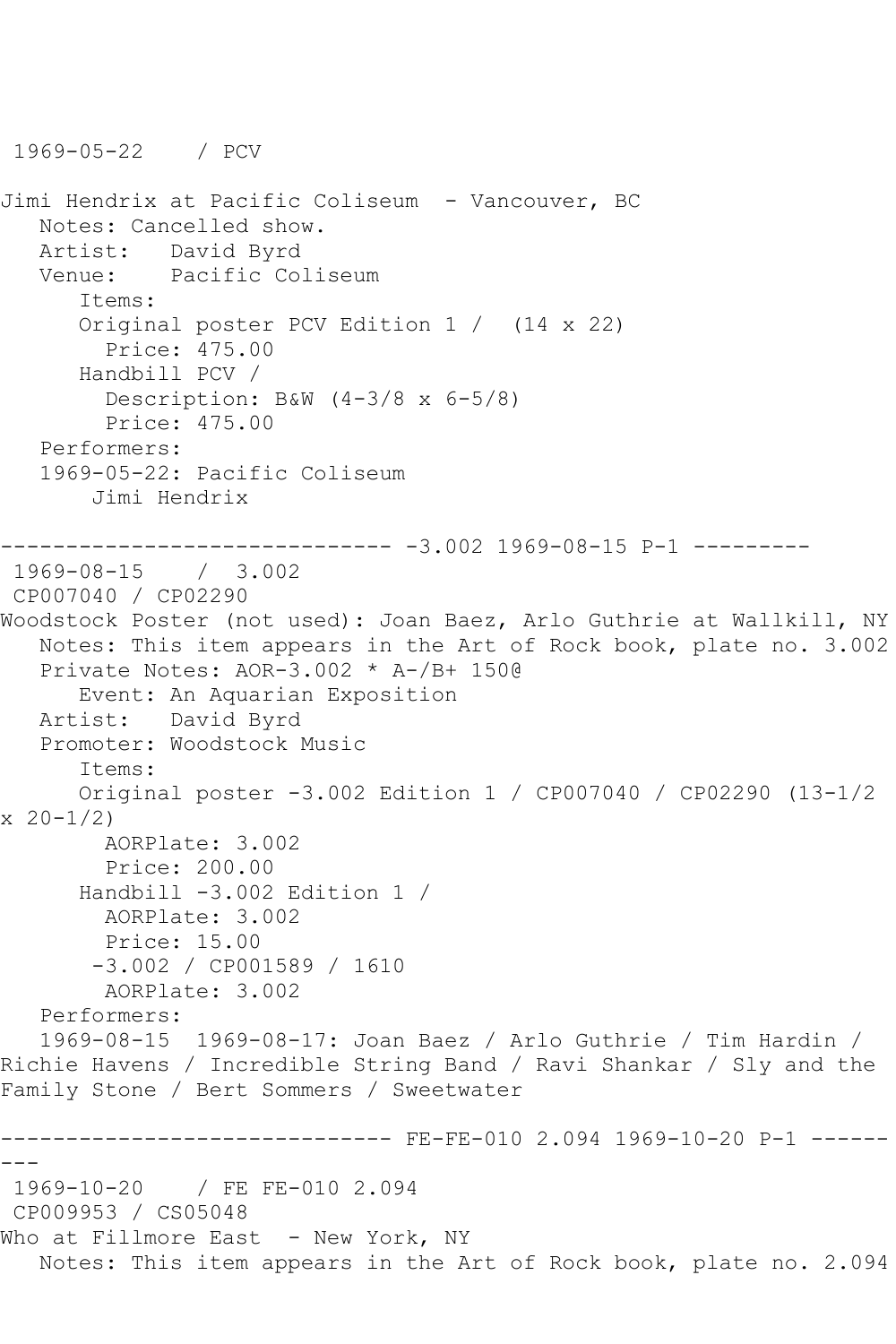Event: Presented with Special Arrangement with Her Majesty Queen Elizabeth II<br>Artist: David David Byrd Venue: Fillmore East Promoter: Bill Graham Presents Items: Original poster FE-FE-010 2.094 Edition 1 / CP009953 / CS05048  $(23-3/16 \times 37-1/4)$  AORPlate: 2.094 Price: 350.00 FE-FE-010 2.094 / CP000198 / 0201 AORPlate: 2.094 Performers: 1969-10-20 1969-10-25: Fillmore East Set: Fillmore East Posters Who ------------------------------ SAV 1969-12-14 P-1 --------- 1969-12-14 / SAV CP009891 / CS04986 Rolling Stones at Saville - London, UK Notes: Stone Promotions Event: 1969 Tour Rolling Stones Artist: David Byrd Venue: Saville Items: Original poster SAV Edition 1 / CP009891 / CS04986 (14 x 21- 1/2) Price: 30.00 SAV / CP001891 / 1909 Performers: 1969-12-14: Saville Rolling Stones / Lyceum 1969-12-21: Rolling Stones ------------------------------ -4.221 1970-06-07 P-1 --------- 1970-06-07 / 4.221 CP000194 / 0198 Who at Metropolitan Opera, Lincoln Center - New York, NY Notes: This item appears in the Art of Rock book, plate no. 4.221 Artist: David Byrd Venue: Metropolitan Opera, Lincoln Center Promoter: Bill Graham Presents Items: Original poster -4.221 Edition 1 / CP000194 / 0198 (20 x 26) AORPlate: 4.221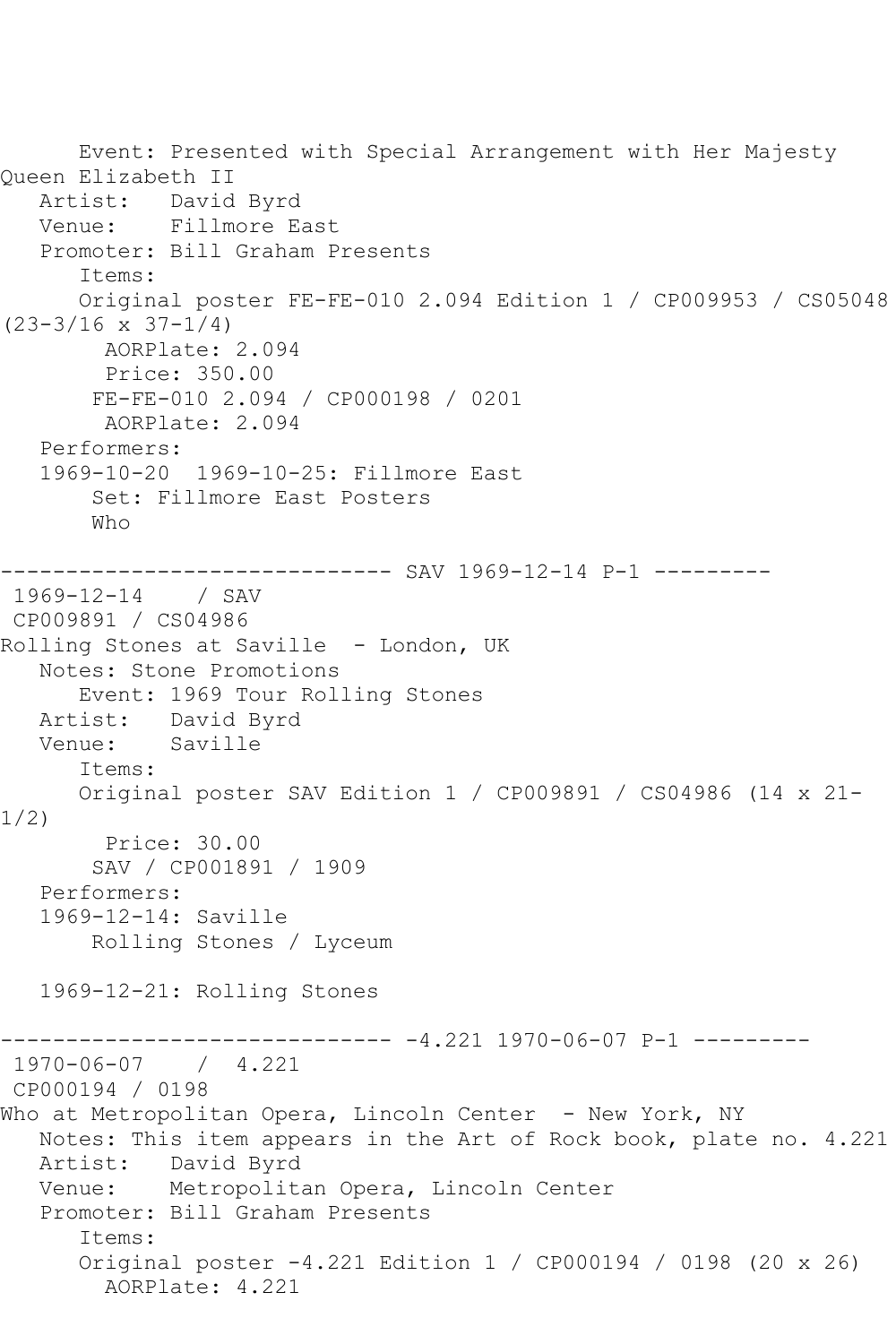```
 Price: 350.00
   Performers:
   1970-06-07: Metropolitan Opera, Lincoln Center
        Who
------------------------------ FE-FE-011 2.093 1971-05-20 P-1 ------
---
1971-05-20 / FE FE-011 2.093
CP001258 / 1273
Leo Russell, Taj Mahal at Fillmore East - New York, NY
   Notes: Last Poster, with a listing of all the bands that ever 
played this venue.
This item appears in the Art of Rock book, plate no. 2.093
   Artist: David Byrd
   Venue: Fillmore East
   Promoter: Bill Graham Presents
       Items:
      Original poster FE-FE-011 2.093 Edition 1 / CP001258 / 1273 
(18 x 24-1/2)
         AORPlate: 2.093 
      Original poster FE-FE-011 2.093 Edition 1 / CP014991 / ME0138 
(18 x 24)
        AORPlate: 2.093 
   Performers:
   1971-05-20 1971-06-27: Fillmore East
        Set: Fillmore East Posters
        Leo Russell / Taj Mahal
   1971-05-28 1971-05-29: Lee Michaels / Fanny / Humble Pie
   1971-05-30: Laura Nyro
   1971-06-04 1971-06-05: Frank Zappa / Mothers of Invention / Head 
Over Heels
 1971-06-11 1971-06-12: Bloodrock / Glass Harp / Alice Cooper
 1971-06-18 1971-06-19: B.B. King
   1971-06-24: Johnny Winter / Edgar Winter
   1971-06-25 1971-06-27: Allman Brothers / J. Geils Band
------------------------------ 1972-06-03 P ---------
1972-06-03 / 
CP060118 / CP060118
Rolling Stones at Pacific Coliseum - Vancouver, BC
  Artist: David Byrd<br>Venue: Pacific Co.
           Pacific Coliseum
       Items:
      Original poster / CP060118 / CP060118 (14 x 21-5/8)
   Performers:
   1972-06-03: Pacific Coliseum
        Rolling Stones
```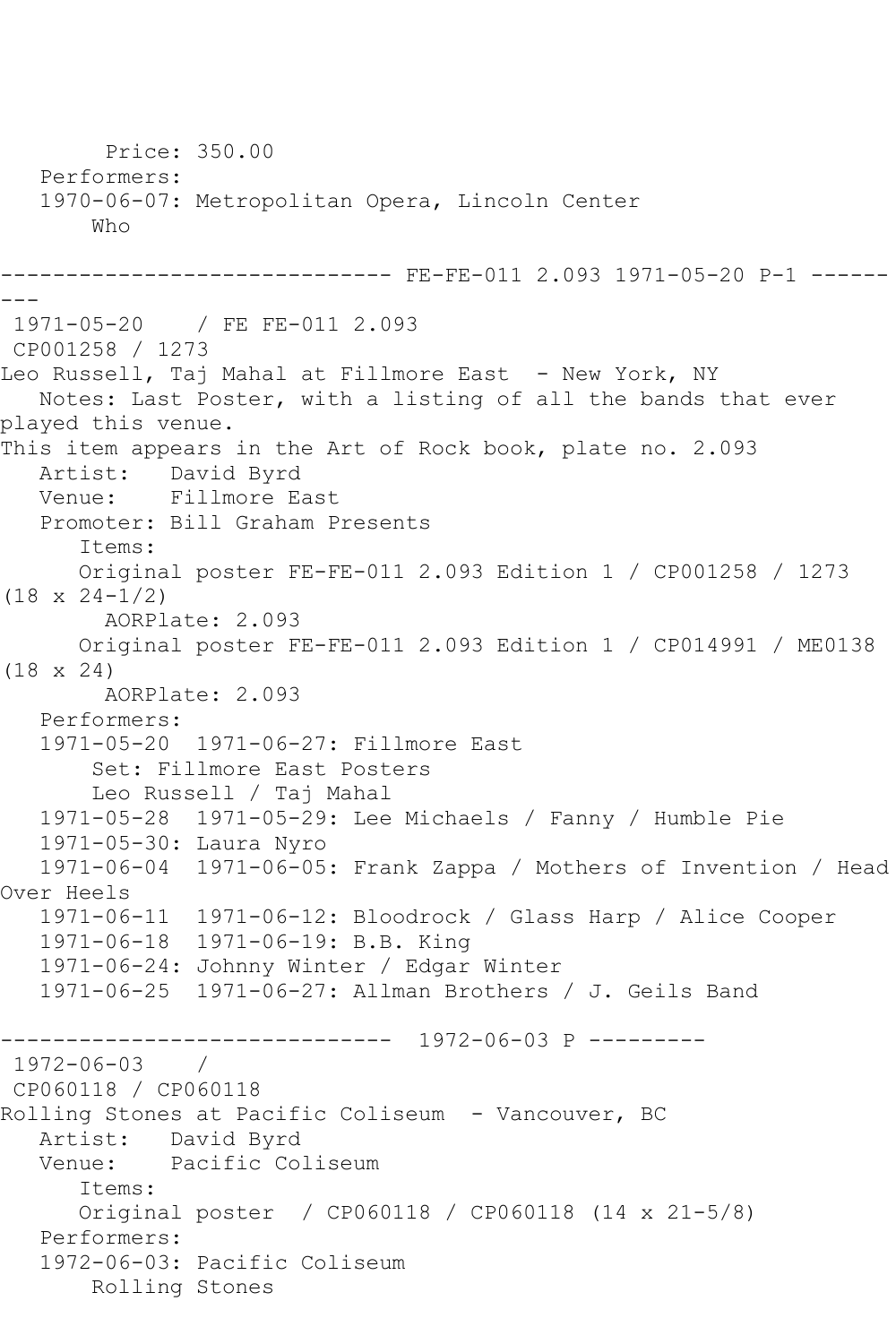1972-06-04: Coliseum Rolling Stones 1972-06-06: Winterland Rolling Stones 1972-06-08: Winterland Rolling Stones 1972-06-09: Palladium Rolling Stones 1972-06-10: Pacific Terrace Center Rolling Stones 1972-06-11: Forum Rolling Stones 1972-06-13: International Sports Arena Rolling Stones 1972-06-14: Civic Arena Rolling Stones 1972-06-15: University of New Mexico Rolling Stones 1972-06-16: Coliseum Rolling Stones 1972-06-18: St. Paul Sports Center Rolling Stones 1972-06-19 1972-06-20: Amphitheater International Rolling Stones 1972-06-22: Municipal Auditorium Rolling Stones 1972-06-24: Tarrant County Convention Center Rolling Stones 1972-06-25: Hofheinz Pavilion Rolling Stones 1972-06-27: Mobile Auditorium Rolling Stones 1972-06-28: University of Alabama Rolling Stones 1972-06-29: Municipal Auditorium Rolling Stones 1972-07-04: R.F.K. Stadium Rolling Stones 1972-07-05: Virginia Scope Rolling Stones 1972-07-06: North Carolina Coliseum Rolling Stones 1972-07-07: Civic Arena Rolling Stones 1972-07-09: Kiel Auditorium Rolling Stones 1972-07-11: Rubber Bowl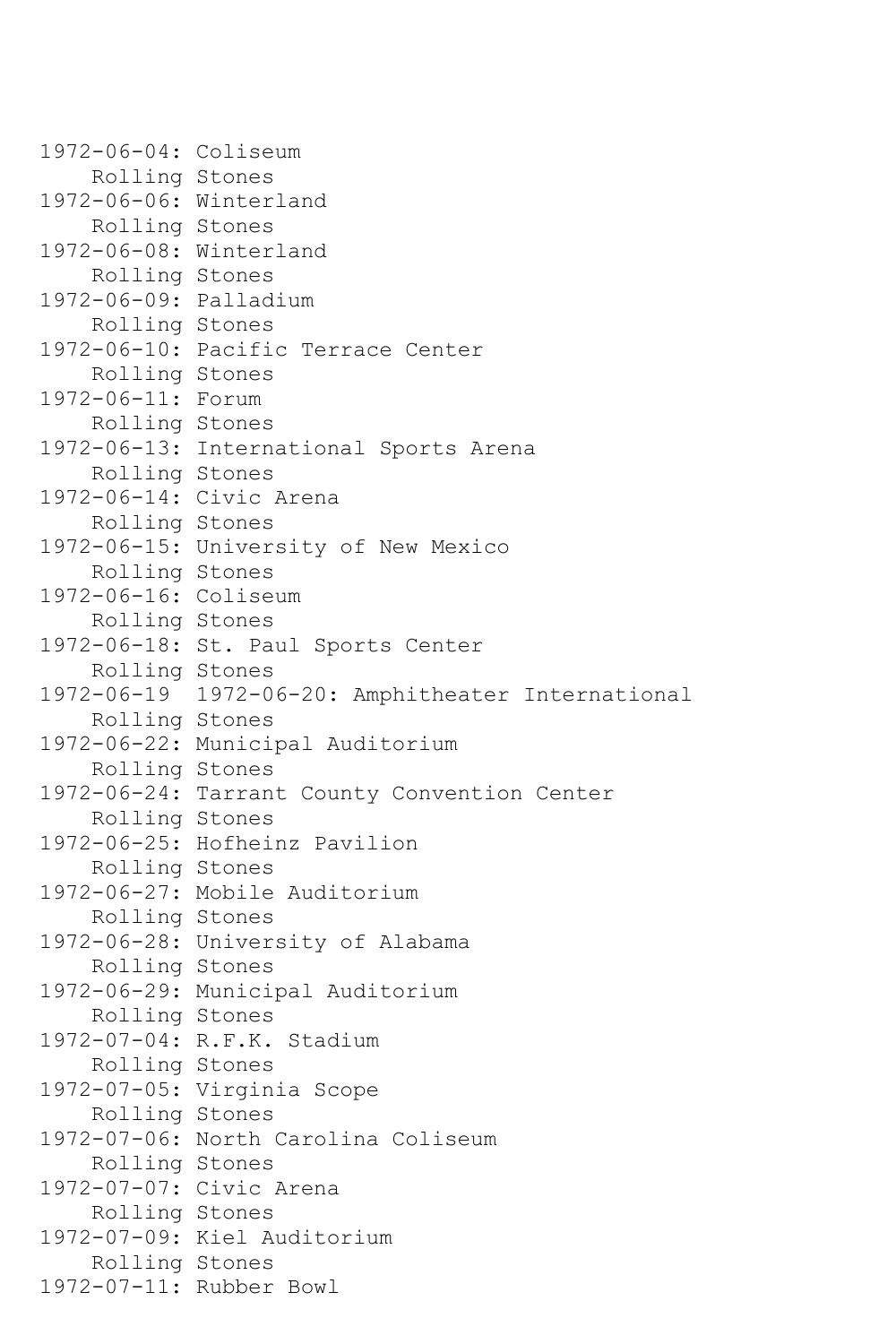```
 Rolling Stones
    1972-07-12: Indianapolis Convention Center
        Rolling Stones
    1972-07-13 1972-07-14: Cobo Hall
        Rolling Stones
    1972-07-15: Maple Leaf Gardens
        Rolling Stones
    1972-07-17: Forum
        Rolling Stones
    1972-07-18 1972-07-19: Boston Garden
        Rolling Stones
    1972-07-20 1972-07-21: Spectrum
        Rolling Stones
    1972-07-22: Civic Arena
        Rolling Stones
    1972-07-24 1972-07-26: Madison Square Garden
        Rolling Stones
       ------------------------------ NASC-BG-288 1973-03-15 P-1 ---------
1973-03-15 / NASC BG-288
CP006077 / CP01326
Grateful Dead at Nassau Coliseum - New York, NY
   Notes: This item appears in the Art of Rock book, plate no. 4.220
  Private Notes: BG-OP-1 AOR-4.220<br>Artist: David Byrd
  Artist: David Byrd<br>Venue: Nassau Col
            Nassau Coliseum
    Promoter: Bill Graham Original Series
       Items:
       Original poster NASC-BG-288 Edition 1 / CP006077 / CP01326
         Description: 1 original, 1 pirate (25 x 38)
         AORPlate: 4.220 
         Price: 1200.00
    Performers:
    1973-03-15 1973-03-16: Nassau Coliseum
        Grateful Dead
                ------------------------------ NONE P-1 ---------
NONE / 
CP009942 / CS05037
Jesus Christ Superstar
   Artist: David Byrd
       Items:
       Original poster Edition 1 / CP009942 / CS05037
       Postcard Edition 1 / CP007987 / CP03231 (4-6/8 x 9)
    Performers:
   NONE: Jesus Christ Superstar
```